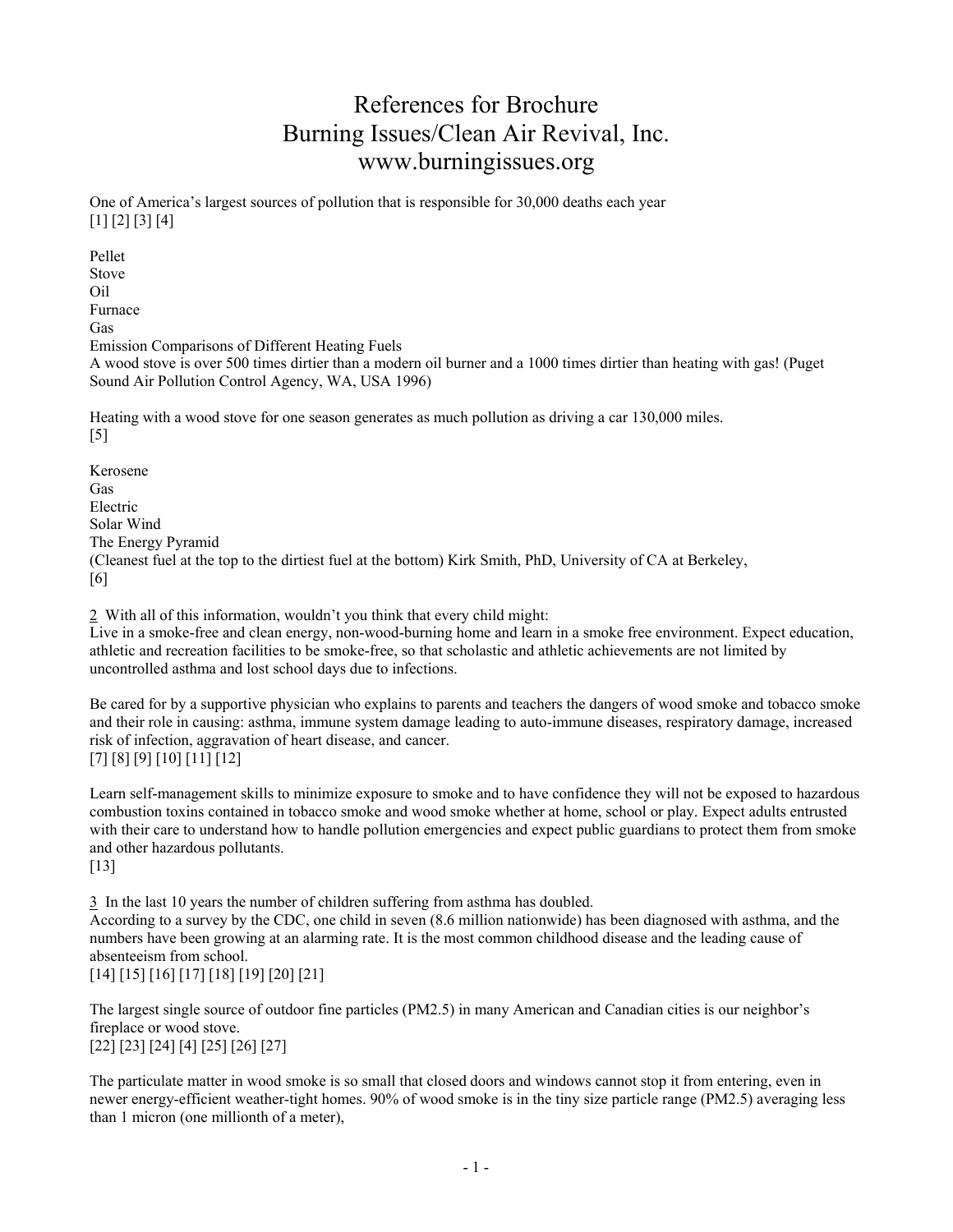### [4] [28]

allowing the fine particles to remain airborne for up to 3 weeks. [4] The particles are so small that they can penetrate into the deepest recesses of the lungs.

[4]

These particles become efficient vehicles for transporting toxic gases, bacteria and viruses deep into the lungs where they do the most damage and cannot be coughed up, and from where the chemicals pass directly into the blood stream. [4] [29]

Tobacco smoke and wood smoke are very similar in chemical composition. [4] [30]

Breathing the chemicals and gases of wood smoke and tobacco smoke has been linked not only to health problems, but also to substance abuse.

## [4] [31] [32] [33]

There is concern that children from areas with high levels of wood smoke may be more likely to begin smoking tobacco. [34]

Homes in wood burning areas also have increased rates of low birth weight and Sudden Infant Death Syndrome, (SIDS). [35]

We can reduce our children's exposure to toxic pollutants by taking very simple measures in our daily lives: avoiding the use of wood burning appliances and tobacco. Many lives could be saved at little or no cost.

For more information, full references, and links to EPA data please visit:

#### What's in Wood Smoke?

Wood smoke contains over 100 different chemicals and compounds, including dioxin, as well as lead, cadmium and arsenic.

#### Below is a partial list:

\*+carbon monoxide, methane, VOCs (C2-C7), \*aldehydes, +formaldehyde, \*+acrolein, +propionaldehyde, butyl aldehyde, +acetaldehyde, furfural, substituted furans, +benzene, +alkyl benzenes, +toluene, acetic acid, formic acid, \*nitrogen oxides (NO, NO2), \*sulfur dioxide, +methyl chloride, +naphthalene, +substituted naphthalenes, oxygenated monoaromatics, guaiacol (and derivatives), \*+phenol (and derivatives), syringol (and derivatives), +catechol (and derivatives), \*+particulate organic carbon, oxygenated polycyclic aromatic hydrocarbons, +PAHs: fl uorene, phenanthrene, +anthracene, methylanthracenes, +fl uoranthene, \*+pyrene, +benzo(a)anthracene, +chrysene, +benzofl uoranthenes, \*+benzo(e)pyrene, \*+benzo(a)pyrene, \*perylene, +ideno(1,2,3- cd)pyrene, \*benz(ghi)perylene, \*coronene, +dibenzo(a,h)pyrene, retene, dibenz(a,h)anthracene, trace elements: Na, Mg, Al, Si, S, Cl, K, Ca, Ti, V, +Cr, +Mn, Fe, +Ni, Cu, Zn, Br, +Pb; particulate elemental carbon, normal alkanes (C24-C30), cyclic di-and triterpenoids, dehydroabietic acid, isopimaric acid, lupenone, friedelin, +chlorinated dioxins

*\* Indicates a chemical also found in cigarette smoke +Indicates a chemical that is classified as toxic by U.S. Law*  [30] [36]

Wood Smoke Chemical Composition

#### ALL CHEMICALS LISTED BELOW ARE REPORTED PRESENT IN WOOD SMOKE

carbon monoxide, methane, volatile organic compounds (C 2 -C 7 ), aldehydes: formaldehyde, acrolein, propionaldehyde, butyraldehyde, acetaldehyde, furfural; substituted furans, benzene, alkyl benzenes: toluene, acetic acid, formic acid; nitrogen oxides (NO, NO 2 ), sulfur dioxide, methyl chloride, naphthalene, substituted naphthalenes, oxygenated monoaromatics: guaiacol (and derivatives), phenol (and derivatives), syringol (and derivatives), catechol (and derivatives); particulate organic carbon, oxygenated polycyclic aromatic hydrocarbons, polycyclic aromatic hydrocarbons: fluorene, phenanthrene, anthracene, methylanthracenes, fluoranthene, pyrene, benzo(a)anthracene, chrysene, benzofluoranthenes,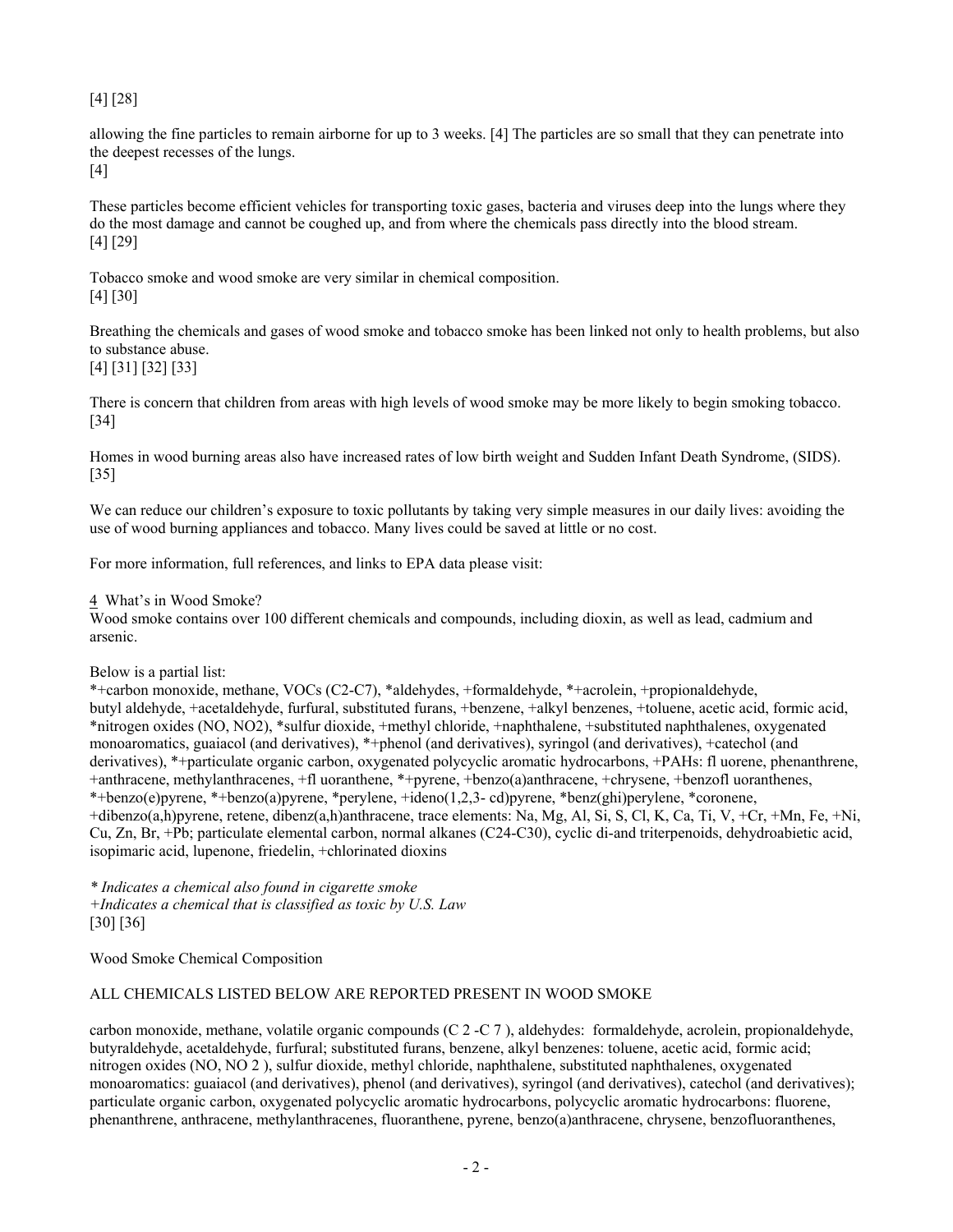benzo(e)pyrene, benzo(a)pyrene, ! perylene, indeno(1,2,3-cd) pyrene, benzo(ghi)perylene, coronene, dibenzo(a,h)pyrene, retene, dibenz(a,h)anthracene; trace elements: Sodium, Magnesium, Aluminum, Silicon, Sulfur, Chlorine, Potassium, Calcium, Titanium, Vanadium, Chromium, Manganese, Iron, Nickel, Copper, Zinc, Bromine, Lead; particulate elemental carbon, normal alkanes (C 24 -C 30 ), cyclic di-and triterpenoids, dehydroabietic acid, isopimaric acid, lupenone, friedelin, chlorinated dioxins

Sources: Larson TV and Koenig JQ. 1994. Wood Smoke: Emissions and Noncancer Respiratory Effects. Table 1, Chemical composition of wood smoke. Annual Review of Public Health, v.15, p.136-137. [37] [38] [39]

 Breathing in wood smoke is comparable to inhaling second-hand cigarette smoke. Many of the pollutants are similar to those produced by burning tobacco. The EPA estimates that wood smoke is 12 times more carcinogenic than equal amounts of tobacco smoke and attacks our body cells up to 40 times longer than tobacco smoke. [5] [30] [40]

A single fireplace operating for an hour and burning 10 pounds of wood during that time will generate 4,300 times more carcinogenic polycyclic aromatic hydrocarbons than 30 cigarettes. [5] [41]

The threat to human health comes from the fine particulate matter - tiny particles 1/200th the size of a raindrop. Inhaling wood smoke particulate matter increases the incidence, duration and severity of respiratory disease, striking hardest at children, the elderly and those with lung or heart disorders. [4] [42] [43] [44] [9] [8]

The EPA warns that there is no safe level of these carcinogens. US EPA [5] [45] [3]

Fireplaces and wood stoves are estimated to be the origin of 35% of fine-particle pollution as a national average. [4]

Each pound of wood burned costs the entire community \$2 in increased medical costs and lost work days. That is equivalent to \$40 for an average fire burning 20 pounds of wood. [46]

Air pollutants also cause immune system damage, which can lead to asthma, allergies and auto-immune diseases. [47] [48] [11]

Air pollutants have also been linked to psychological disorders and toxic damage to the nervous system and the brain, especially in developing fetuses or young children. [4] [49] [50]

The number of deaths attributed to particulate pollution exceeds the number of deaths from major cancers like breast cancer and prostate cancer and exceeds the deaths occurring from auto accidents by more than 50%.

methane formaldehyde sulfur dioxide benzene toluene naphthalene phenol aldehydes carbon monoxide acrolein propionaldehyde acetaldehyde alkyl benzenes methyl chloride catechol particulate organic carbon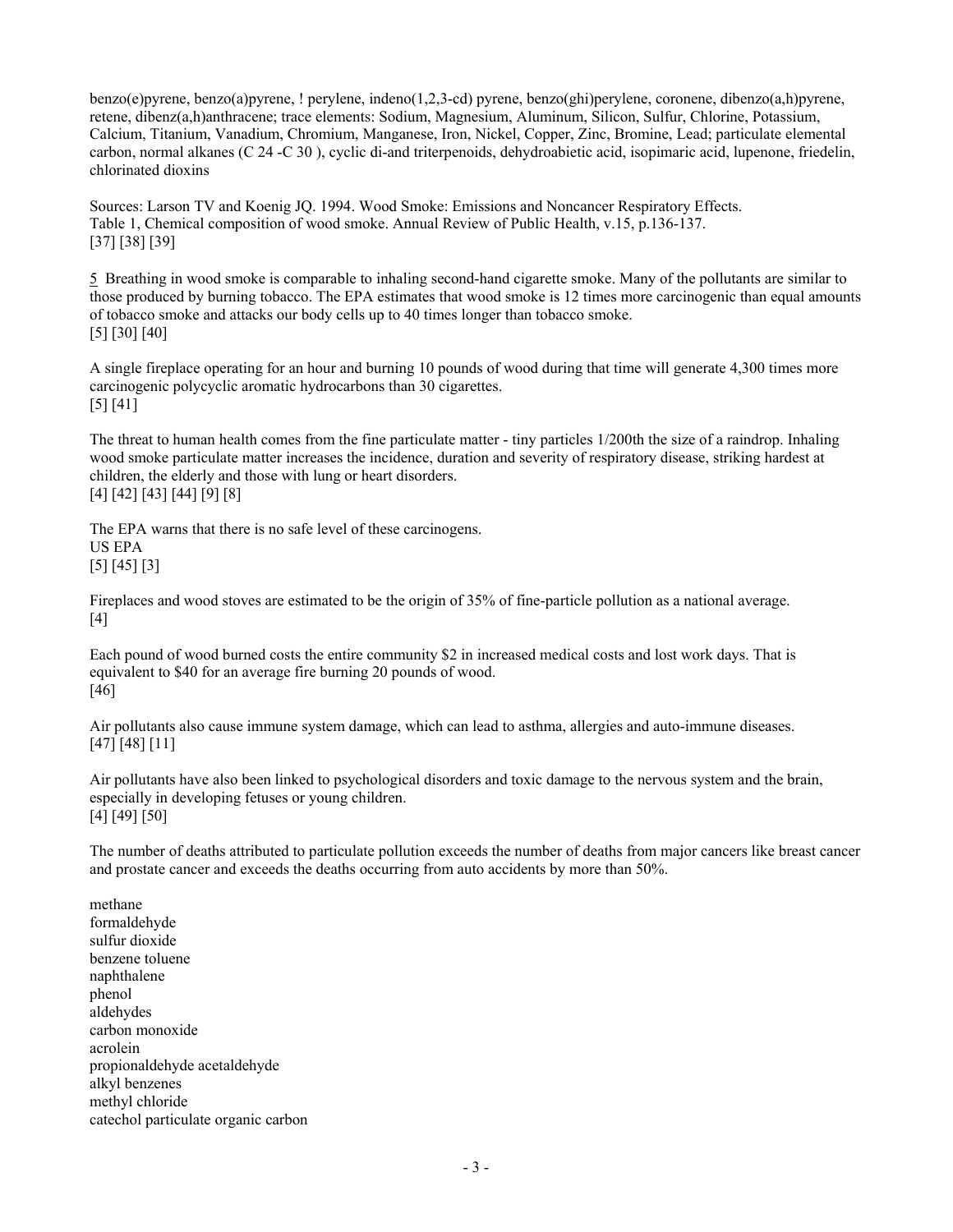PAHs benzo(a)pyrene chlorinated dioxins anthracene fluoranthene pyrene benzo(a)anthracene chrysene benzofluoranthenes benzo(e)pyrene

6 Wood smoke is more than a nuisance; it is a severe health hazard!

England has banned wood and coal burning in towns since 1956.

The Supreme Court of Iowa declared in 1998 that government bodies do not have the right to allow burning resulting in smoke crossing property lines. [51]

We have healthier heating and cooking options. Re-establish the right of every citizen in this country to breathe clean air and not be detrimentally impacted by fi ne particulate pollution. [52]

As population densities increase, wood burning becomes even more inappropriate because smoke toxins cannot be prevented from crossing property lines.

[4] Indoor PM2.5 levels [53]

from wood smoke in homes without wood stoves reach at least 50-70% of outdoor levels. When your neighbor is burning wood, deadly pollutants are inside your house as well. [53]

Protect yourself and your children.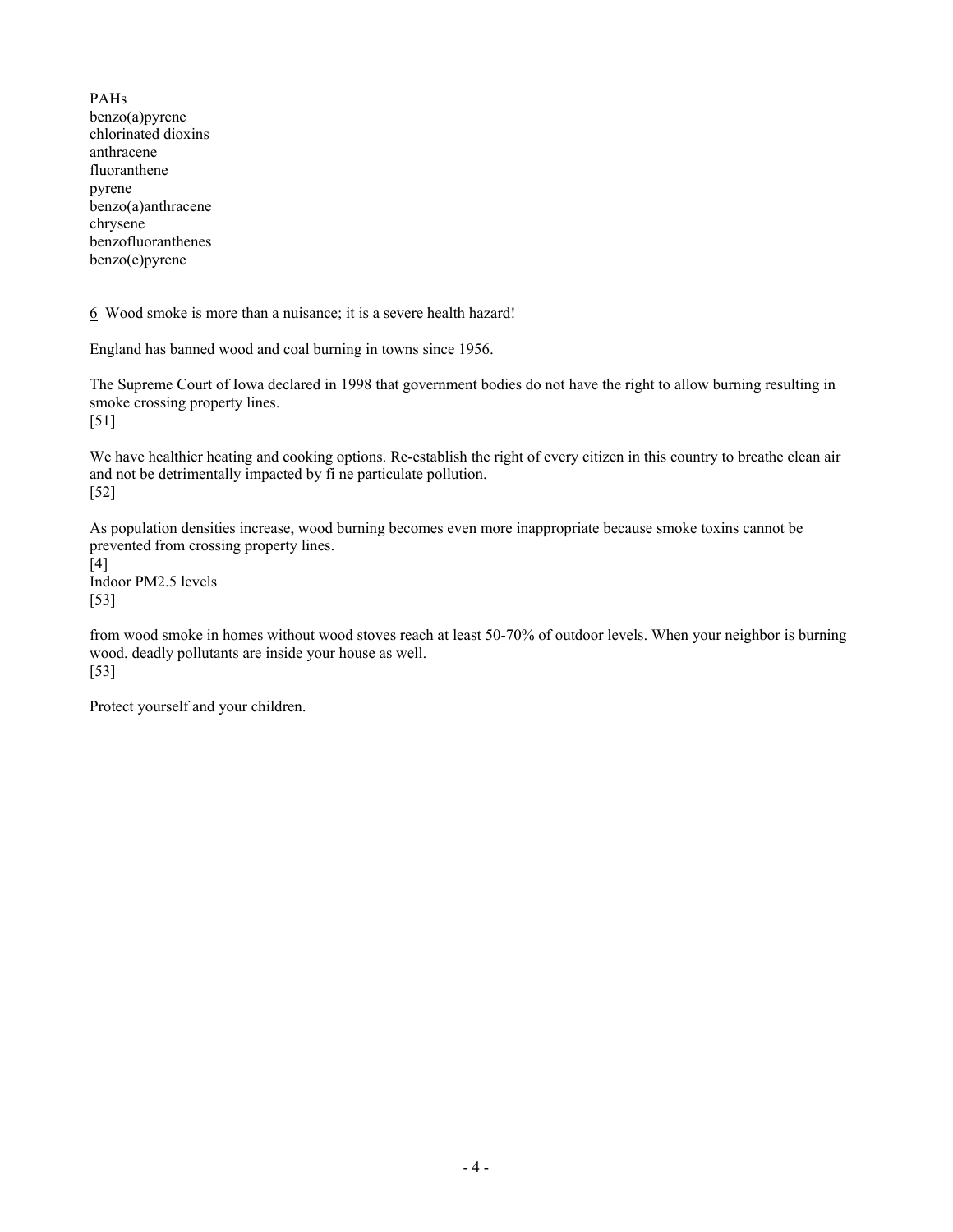- 1. Schwartz, J., *Particulate Air Pollution and Chronic Respiratory Disease*, in *Environmental Research*. 1993. p. PP7-13.
- 2. USDHHS and D.o.H.a.H. Services, *Sudden Infant Death Syndrome (SIDS) Research: A Selected Annotated Bibliography for 1989-1990*, in *National Center for Ed in Maternal and Child Health*. 1990.
- 3. Schwartz, J., *Air Pollution and Daily Mortality: A Review and Meta Analysis.* Environmental Research, 1994.
- 4. Larson, T.V. and J.Q. Koenig, *A Summary of the Emissions Characterization and the Noncancer Respiratory Effects of Wood Smoke;* 1993: p. 46 pages.
- 5. Lewtas, J., R.B. Zweidinger, and L. Cupitt. *Mutagenicity, Tumorigenicity and Estimation of Cancer Risk from Ambient Aerosol and Source Emissions from Woodsmoke and Motor Vehicles*. in *Air and Waste Management Association, 84th Annual Meeting and Exhibition, Vancouver, BC, June 16-21, 1991*. 1991: US EPA.
- 6. Smith, K.R., *The Biofuel Transition*, in *Pacific and Asian Journal of Energy*. 1987.
- 7. Fick RB Jr and M.W. Paul ES, Reynolds HY, Loke JS., *Alterations in the antibacterial properties of rabbit pulmonary macrophages exposed to wood smoke.* Am Rev Respir Dis., 1984. **1984 Jan; 129**(1): p. 76-81.
- 8. Zelikoff, J.T., *Wood Smoke Emissions: Effects on Host Pulmonary Immune Defense*, in *Center for Indoor Air Research (CIAR) Currents*. 1994. p. 1-2.
- 9. Zelikoff, J.T., *et al. Compromised Pulmonary and Systemic Immune Responses in the Rat May Help Explain Increased Pulmonary Infections Observed in Woodsmoke-exposed Children*. in *Society of Toxicology*. 1998. Seattle, WA: New York University School of Medicine, Institute of Environmental Medicine, Tuxedo, NY.
- 10. Larson, T.V. and J.Q. Koenig, *An Assessment of the Noncancer Respiratory Risks Resulting from Exposure to Wood Smoke*, in *Puget Sound APCA*. 1992, University of Washington, US EPA.
- 11. Zelikoff, J., *et al.*, *Immunomodulation by metals.* Fund Appl Toxicol, 1994. **22**(1-8): p. 269-286.
- 12. ALA, A.L.A., *The Perils of Particulates*, in *to order: 1-800-LUNG-USA (1-800-586-4872)*. 1994, American Lung Association ALA.
- 13. Guneser, S. and A.N. Atici A, Cinaz P., *Effects of indoor environmental factors on respiratory systems of children.* J Trop Pediatr., 1994. **Apr.; 40**(2): p. 114-6.
- 14. Kou YR, L.C., R.c.i.b.p.e.b.i.o.w.s.i. rats., and J.A.P. 1994, *Reflex changes in breathing pattern evoked by inhalation of wood smoke in rats.* J Appl Physiol, 1994. **Jun;76(6):2333-41.**
- 15. Nieman GF, C.W.J., Paskanik A, Feldbaum D., *Segmental pulmonary vascular resistance following wood smoke inhalation.* Crit Care Med., 1995. **Jul; 23**(7): p. 1264-71.
- 16. Maier WC, A.H., Morray B, Llewellyn C, Redding GJ., , and 1997, *Indoor risk factors for asthma and wheezing among Seattle school children.* Environ Health Perspect., 1997. **Feb;105**(2): p. 208-14.
- 17. Robin LF, L.P., Winget M, Steinhoff M, Moulton LH, Santosham M, Correa A., *Wood-burning stoves and lower respiratory illnesses in Navajo children.* Pediatr Infect Dis J, 1996. **Oct.15**(10): p. 859-65.
- 18. Wesley AG, L.W., *Assessment and 2-year follow-up of some factors associated with severity of respiratory infections in early childhood.* S Afr Med J, 1996. **Apr;86**(4): p. 365-8.
- 19. Hsu TH, L.Y., Kou YR., *Smoke-induced airway hyperresponsiveness to inhaled wood smoke in guinea pigs: tachykininergic and cholinergic mechanisms.* Life Sci., 1998. **63(17):1513-24.**
- 20. Hsu TH, L.Y., Kou YR., *Wood smoke-induced airway hyperreactivity in guinea pigs: time course, and role of leukotrienes and hydroxyl radical.* Life Sci, 2000. **1**(1: 2000;66(11):): p. 971-80.
- 21. *Indoor air pollution and acute respiratory infections in children.* Lancet., 1992. **Feb 15;339**(8790): p. 396-8.
- 22. Fairley, D., *et al.*, *Results from the 1991-92 Pilot Study of Wintertime PM10 in the San Francisco Bay Area*, . 1992, Bay Area Air Quality Management District, Technical Memorandum: San Francisco, CA.
- 23. Fairley, D. and R.D. Mandel, *PM10 Particulate Levels in the San Francisco Bay Area*, in *Technical Memorandum 92003*. 1993, Bay Area Air Quality Management District: San Francisco, CA.
- 24. Flessel, P. and e. al., *Seasonal Variations and Trends in Concentrations of Filter-Collected PAH and Mutagenic Activity in the S.F. Bay Area*, in *Journal of Air Waste Management Association, 41:276-281 (1991)*. 1991.
- 25. Hildemann, L.M., G.R. Markowski, and G.R. Cass, *Chemical Composition of Emissions from Urban Sources of Fine Organic Aerosol.* Environmental Science Technology, Vol.25, No.4, 1991, 1991. **Vol.25**(4).
- 26. Larson, T., *et al.*, *Urban Air Toxics Mitigation Study*, in *University of Washington Dept. of Civil Engineering, Environmental Engineering and Science; submitted to*. 1990, Puget Sound APCA: Seattle.
- 27. Fine, P.M., G.R. Cass, and B.R.T. Simoneit, *Chemical Characterization of Fine Particle Emissions from Fireplace Combustion of Woods Grown in the Northeastern United States.* Environmental Science & Technology, 2001. **35**(13): p. 2665-2675.
- 28. Dasch, J.M., *Particulate and Gaseous Emissions from Wood-Burning Fireplaces.* Environmental Science and Technology,, 1982. **16**(10): p. 639-645.
- 29. Mishra, V., *Effect of Indoor Air Pollution from Biomass Combustion on Prevalence of Asthma in the Elderly.* Environmental Health Perspectives, 2003. **111**(1): p. 71-77.